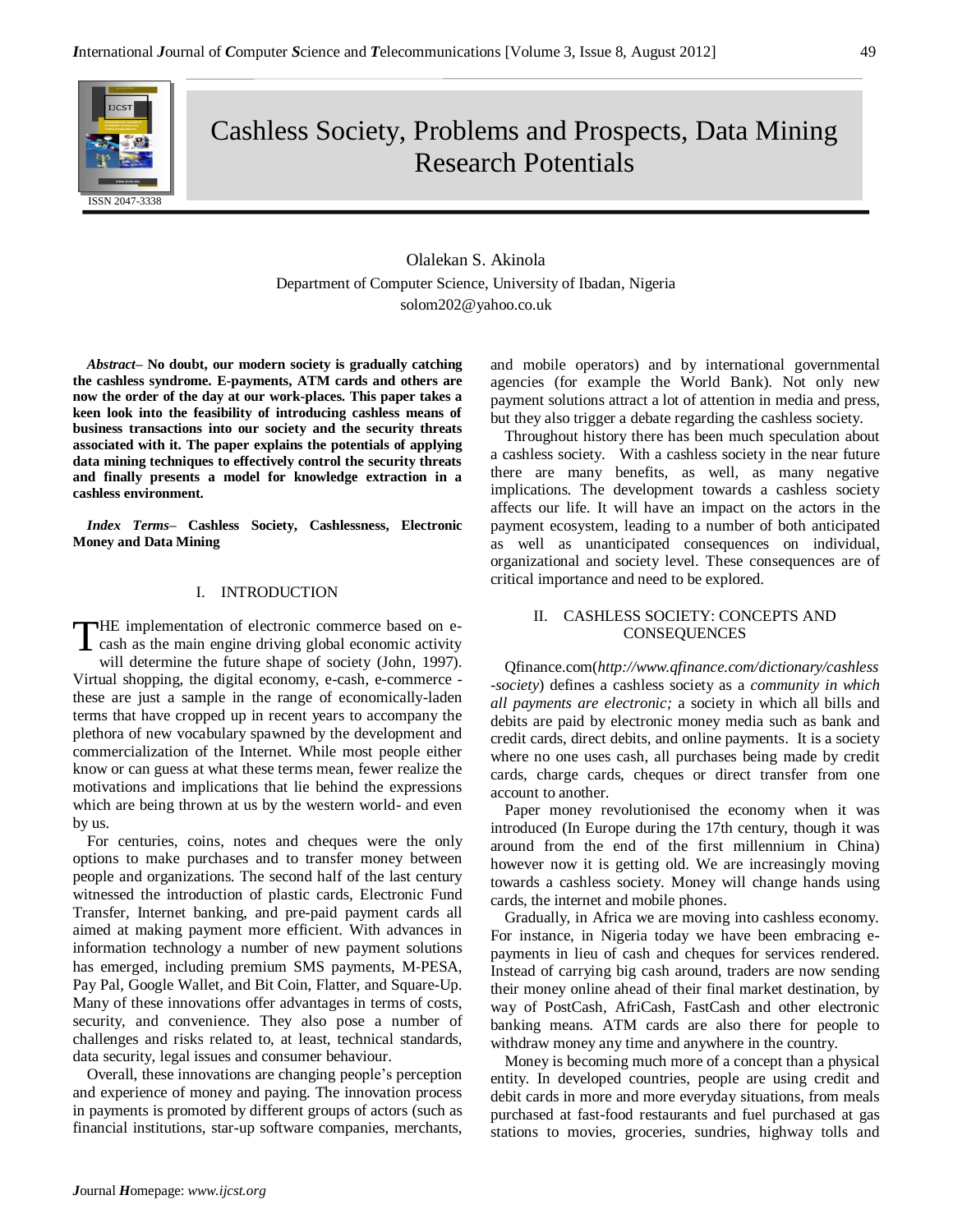clothing. Even New York City taxicabs are rigged with electronic card readers. Increasingly, paychecks are electronically deposited, and the money for the bills they pay – mortgages, utilities, cable and phone--are paid electronically as well. Banks offer incentives to consumers for using these direct-pay options, which allow them to keep better tabs on their customers and their money. Welfare and food stamps are issued on cards, which can be downloaded at the register or through an automatic teller machine. As at 2003, the US Federal Reserve Bank said 2003 was the year electronic payments trumped checks as the method of choice. That year, there were 44.5 billion e-payments, compared with 36.7 billion checks (Cashless Society, 2006).

*The Australian* (CeBIT, 2011), an Australian daily Newspaper recently reported that the number of Australians withdrawing cash from ATMs has dropped to its lowest point in over six years, signaling that consumers are reducing their over the counter cash transactions. Debit and credit card analysis firm MWE Consulting, found that debit card ATM withdrawals fell by 6.3 per cent to 2.39 per month in 2009. Monthly transactions peaked in 2006 with an average of 2.62 cash withdrawals each month.

The arrival of the smartphones; and the development of 3G networks which transfer all information quickly, plus the creation of new applications and services by banks and retailers are bringing cashless-ness nearer to us. Orange, one of the Europe's mobile network companies is quickly launching its Quick Tap system, which will let one to buy goods up to £15 at "wave and pay" contactless readers already installed in 50,000 UK stores. But the system will initially only work with one handset – the Samsung Tocco Lite– though more are promised later, and is operated only through Barclaycard. And another network, O2's more advanced offering will let one's phone host several bank and credit cards and permit purchases above £15 while inputting a pin. It will also allow one to text money. So that if one owes someone a penny he will be able to send it from his phone to theirs (*UK, The Guardian,* 2011). Thus, even for low-price purchases, a new generation of mobiles could eventually mean the end for coins and notes.

The above suggests that "Mobile banking has truly come of age as people no longer see the ability to effectively manage their finances by mobile as a novelty or a 'nice to have', but increasingly as the norm".

#### *A. Cashless Society Instruments*

In this section, we describe briefly some of the electronic instruments facilitating driving the force of electronic society. Card-based alternatives to cash payments are now well established, with credit and debit cards in popular usage. Additionally, new technology has enabled the development of so-called 'smartcards' where additional data can be stored on a microchip (Paul, 2006).

## *1) Credit and Debit Cards*

Credit cards are typically a plastic card (figure 1) with data stored on a magnetic stripe and, increasingly, a microchip. The majority of cards are the same size of  $85.60 \times 53.98$  mm, as set forth by the ISO 7810 international standard. Between



Fig. 1: Credit cards issued by VISA and MasterCard

1971 and 2001, the number of cards per household in the United States grew from 0.8 to 7.6 (Paul, 2006).

Similar in appearance and usage to credit cards, debit cards are a further popular alternative to the use of cash when making purchases. The major difference, as the name suggests, is that in this case funds are withdrawn directly from the purchaser's bank account, rather than accumulating credit which then has to be paid off at a later date, potentially with interest. Debit cards became popular later than credit cards, but are particularly favoured by the banks over alternative more traditional payment methods, such as cheques, which are much more costly for them to process.

#### *2) Smart Cards*

A smart card is a plastic card, similar in appearance to a credit card, and containing one or more embedded semiconductor chips. Smart cards typically have a storage area in EEPROM and may also include a microprocessor able to process any data stored. Recent technological progress has seen the development of a "contactless" smart card, in other words one in which the chip communicates with a card reader using radio frequency identification.

Smart cards have significant potential over magnetic-stripe 'swipe' cards, not only can more data be stored, but it can be processed in some way as well. Despite privacy concerns, it seems likely that smart cards are the way forward, with increasing systems merging together. In an article for Credit Union Magazine, Schacklett (2000) predicts that "as smart cards gain momentum in the financial ser vices marketplace, it's likely that other forms of plastic like credit, debit, and ATM cards will all meld into one universal, multifunctional smart card". The first major use of smartcards was by French banking association Cartes Bancaires who saw advantage of using the technology in reducing fraud. By replacing magnetic striped cards with smart cards fraud rates in France dropped tenfold then (Flohr, 1997).

#### *3) Stored-value Cards*

Stored value cards are typically similar in appearance to credit cards and either employs a magnetic stripe or smart card technologies in order to store data. Under this scheme, using an appropriate reader an amount can be electronically added or deducted from a balance on the card. As at the year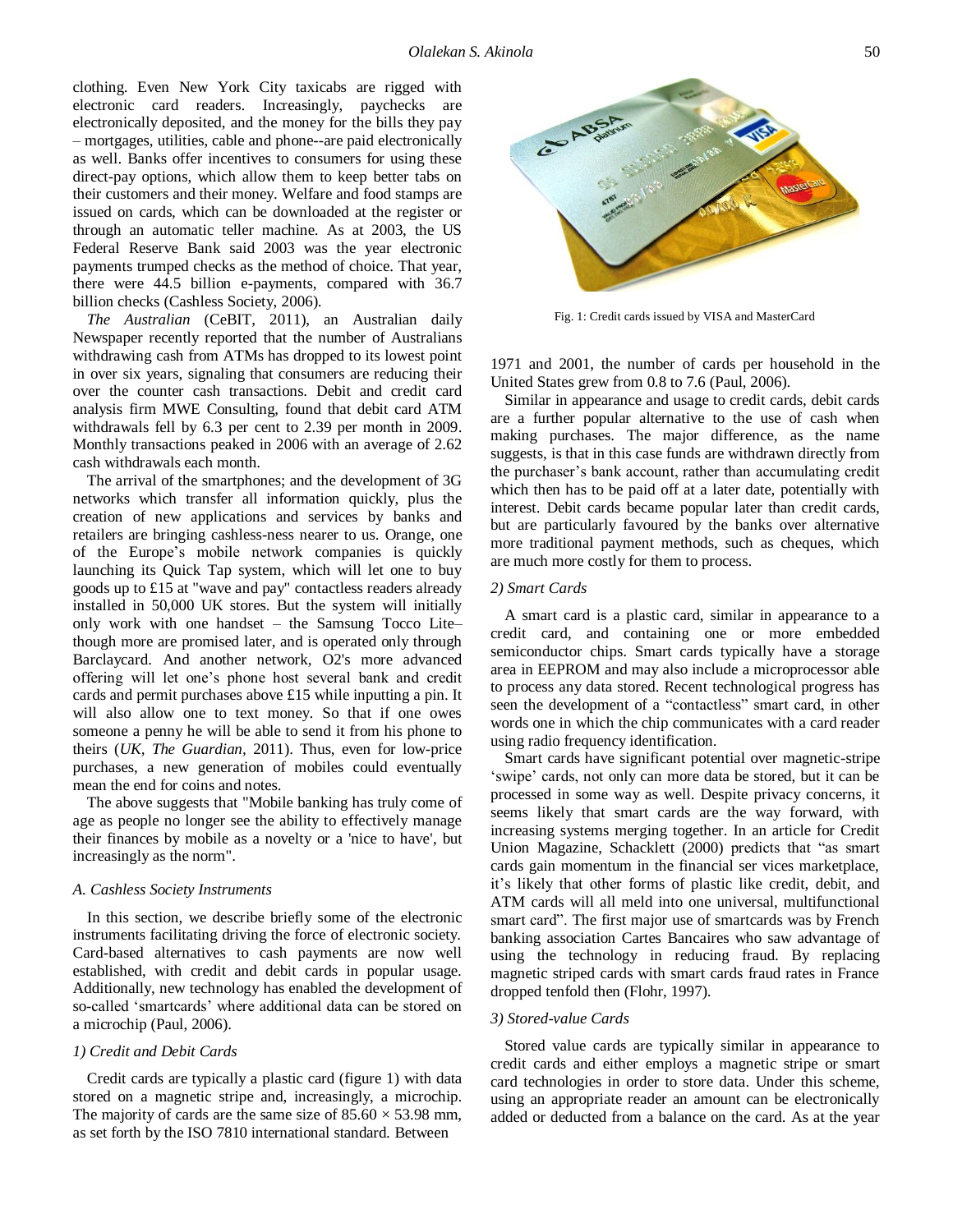2002, such a scheme was seen by some as an "initial step toward a cashless society" (Shelfer and Procaccino, 2002).

#### *4) Electronic Cash*

Several companies have taken this idea further and developed cards which can be used in multiple retail outlets, effectively as "electronic cash". One such system is Mondex, developed by the National Westminster Bank in the UK and later sold to MasterCard International. Mondex was originally developed in 1996 as a "smart card alternative to cash". Graham Higgins, a banker and co-inventor of Mondex, had been quoted as explaining that the scheme would help alleviate "the burden of counting, storing, as well as the security associated with, physical cash" (Ives and Earl, 1997).

## *5) Point of Sale Terminals– Automated Cash Register (ACR)*

Point of sale (POS) or checkout is the location where a transaction occurs. A "checkout" refers to a POS terminal or more generally to the hardware and software used for checkouts, the equivalent of an electronic cash register.

A POS terminal or machine manages the selling process by a salesperson accessible interface. The same system allows the creation and printing of the receipt. Point of Sale (POS) Terminals are the preferred way of processing credit cards, debit cards, cheques, smart chip cards, electronic benefits transfer (EBT), and other electronically submitted transactions in a traditional retail environment. The terminals are used in "face-to-face" transactions. The merchant will swipe the customer's card through the terminal or key-in payment information and the terminal does the rest. No doubt, POS terminals are already installed in some of our retail outlets in Nigeria.



Fig. 2: PoS Terminals (Source: Wikipedia – POS)

#### *6) ATM Cards*

An Automated Teller Machine (ATM) card (also known as a bank card, client card, key card or cash card) is a card issued by a bank, credit union or building society that can be used at an ATM for deposits, withdrawals, account information, and other types of transactions, often through interbank networks. ATM cards are typically about  $86 \times 54$  mm, i.e. ISO/IEC 7810 ID-1 size (Wiki).

Unlike a debit card, in-store purchases or refunds with an ATM card can generally be made in person only, as they require authentication through a personal identification number or PIN. In other words, ATM cards cannot be used at merchants that only accept credit cards. However, other types



Fig. 3: An ATM Card (Source: Wikipedia– ATM Card)

of transactions through telephone or online banking may be performed with an ATM card without in-person authentication. This includes account balance inquiries, electronic bill payments or in some cases, online purchases.

### *7) Smart Phones*

From the UK Guardian of Saturday May 28, 2011, the following information was written "Get ready to start paying *for sandwiches, magazines and pints down the pub with nothing more than a swipe of your mobile phone as a payment revolution hits Britain's high streets. The idea is that your mobile phone will be embedded with a chip that contains your credit and debit card details. For low-value items, selling for no more than £15, all you will have to do is wave the phone in front of the shop's sales terminal. For higher priced goods, you'll have to punch a pin number into the phone as well. Orange last week unveiled its Quick Tap service, while rival O2 says it is lining up for a major launch in the autumn. Meanwhile, Google this week launched Google Wallet for Android phones which might soon make the traditional wallet stuffed with cards, notes and coins a thing of the past……. Users will be able to check their balance on the mobile phone's screen to see how much they are spending, which you cannot immediately do when touching your debit or credit card on contactless readers" (UK, The Guardian, May 28, 2011).*

#### *8) Implants*

Possibly the most frightening aspect of the movement toward a cashless society is the emergence of technology that would allow a microchip to be placed in the human hand that would identify every human being on the planet and allow them to buy and sell without coins, paper or a card (New Dawn Magazine, 1995). A human microchip implant is an integrated circuit device or Radio Frequency Identification (RFID) transponder encased in silicate glass and implanted in the body of a human being. A sub-dermal implant typically contains a unique ID number that can be linked to information contained in an external database, such as personal identification, medical history, medications, allergies, and contact information (Wikipedia).

Theoretically, a Geographical Positioning System (GPS) enabled chip could one day make it possible for individuals to be physically located by latitude, longitude, altitude, speed, and direction of movement. This GPS-enabled chip would be able to work with the microchip implants. Though, such implantable GPS devices are not commercially available at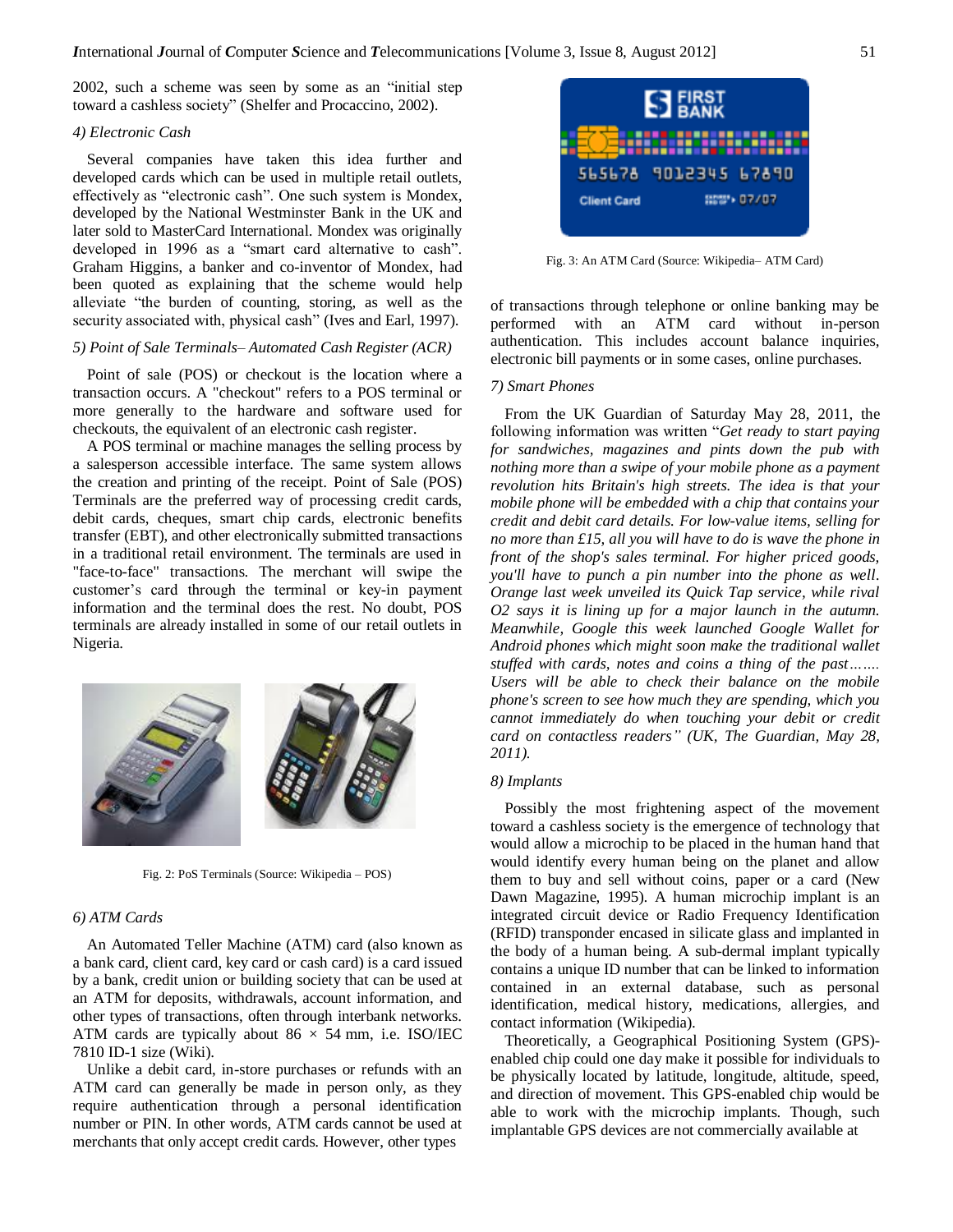

Fig. 4: The hand of microchip implant hobbyist Amal Graafstra, just after an operation to insert an RFID tag. The yellow coloration comes from iodine used to disinfect the hand for surgery (Source: Wikipedia - Microchip implant (human))

this time. Convenience or conspiracy, you decide. But like it or not the cashless society is on its way.

### *B) Problems and Prospects*

The main issue of having a cashless society is whether the benefits would outweigh disadvantages. It is important that, if society moves toward a cash free economy, the benefits must out weigh the negative aspects in the end. There are major social and economic benefits to a cashless society such as reduction in cash related crimes and monetary benefits. There are major negative implications with a cashless society such as privacy issues and losing the liberty of cash. A cashless society could only be implemented by the government since the government is the organization that prints and controls the supply of cash in society. With the implementation of a cash free society the major government agency, CBN may be in total control. What this means is that the government would be able to monitor purchases, spending habits and businesses patronized. "The real danger is too heavy a hand watching over your life. It's nobody's business where you spend your money so long as you earn it legally. No government entity should know where you spend money for groceries," (New Dawn, 1995).

The main disadvantages of a cashless society consist of privacy issues and computer hackers. One of the main issues regarding the implementation of a smart card/chip that would record and control all financial transactions electronically is the assault on privacy. With all private monetary data exposed to government officials many citizens may believe that the government has substantial power over society by having access to these types of confidential information. People value their ability to make some of their purchases using cash, with absolutely no record, electronic log, or audit trail of those transactions, as a way to safeguard their privacy (Brown, 1997).

Another major disadvantage with a cashless society is the risk of computer hackers. "Computer experts", so-called "Yahoo-Yahoo Boys", who trick unsuspecting individuals, groups and organisations online to part with their money, might alter records, create fictitious millionaires, set up dummy companies, and so on. In short, they could create an

electronic underground society as well as contribute to the issue of identity theft.

Security is clearly of crucial importance in considering any alternative to physical cash. At the root of this lies the problem of authentication, i.e. the process of verifying the identity of a person. This is typically performed by examining some identifying information such as a password or digital signature.

One of the obvious and most commonly used form of authentication is a password; in the context of payment systems more commonly implemented as a personal identification number (PIN). Such a system has long been in place for authenticating users of cashpoints prior to withdrawing money. However, technological advances meant that criminals have been increasingly successful in making copies of the data stored on the magnetic stripe, and forging signatures in order to commit fraud. Over £402 million was lost in UK through "plastic card fraud" in 2003, which has led to the advancement of a new system, marketed in the UK under the name 'Chip and PIN'5 (BRC Yearbook, 2005; Paul, 2006).

Cashlessness requires that all of society's stakeholders organizations, financial institutions, governments and individuals—agree on and trust in digital currency. With the global meltdown and continuing fallout in the financial services industry, people are more comforted by the physical and less likely to put all of their confidence in banks and other financial institutions.

Payment processes are the first frontier of a cashless society and will also provide the spark for innovation. Because currently the infrastructure and technology required to support new payment technologies remains largely disconnected. As the world increasingly relies on digital currency, all banks—big and small—will have to evaluate and in some cases enhance their existing technology to reduce errors, increase efficiencies and add transparency. In many cases, the greatest push will be for systems that can deliver end-to-end visibility of the transaction process since accountability will be a major factor in any wide-spread cashless initiatives.

Statistics has shown that electronic payment transactions are quickly replacing cheques. The electronic means mentioned previously is rapidly squeezing the cheque out of the banking scene. The Australian Bankers' Association states that the value of cheque transactions fell by 50% between the years 1998 and 2002 (*Shawn,*  [http://csusap.csu.edu.au/~darbea01/\)](http://csusap.csu.edu.au/~darbea01/).

There are numerous perceived advantages often associated with the notion of a cashless society. Firstly, cash is bulky and heavy to carry by the customer. A cashless solution, even a smart card, may well be smaller and lighter. Even a credit or debit card, popular in society today, is significantly lighter than a £1 coin. Electronic solutions also make it a possibility to carry much larger quantities of money around – effectively this could mean carrying one's entire personal wealth. There are also huge costs associated with the overhead of processing physical cash. Primarily, there are costs associated with the production of a large number of coins and banknotes – a cost borne ultimately by the taxpayer. There are also costs associated with the secure transportation of money to and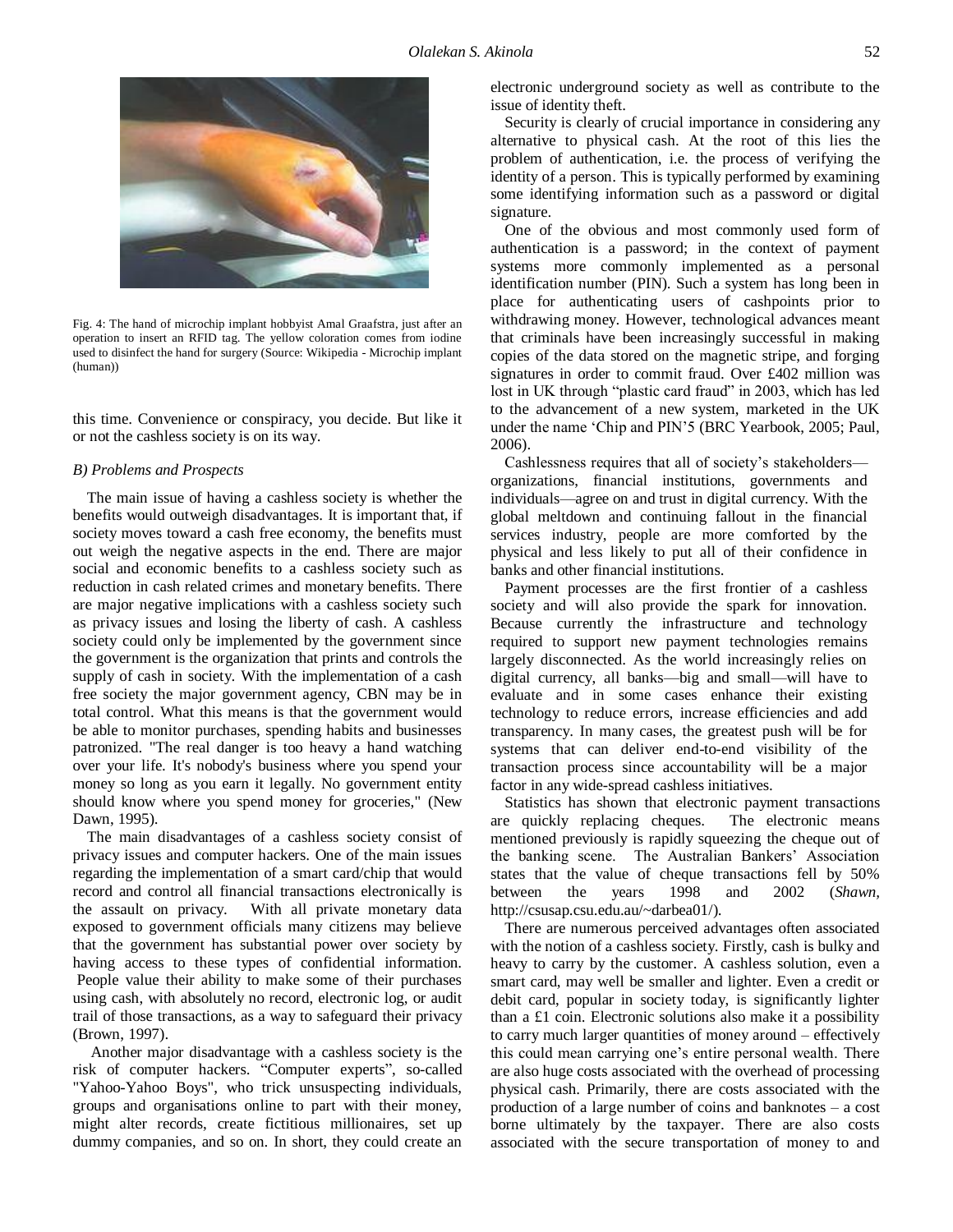from banks and retail outlets, as well as staff time to count money (Paul, 2006).

Convenience is a major player in the lives of most people in today's society. Now clients can easily complete the same transactions from the comfort of their own home and at their own convenience. The only real prerequisites to this are that the user must have an up-to-date computer and have an internet connection. The user can do this in the middle of the night if they wish, right after they get off their evening shift. The bank branches are closed, but this is no longer a concern.

Electronic cash in itself is not evil, nor is money itself. It would not be doing the topic justice if a very real hurdle was not addressed as an obstacle to be overcome in the future. This obstacle pertains to religious connotations that are interpreted by many religious people as end time prophecy being fulfilled as outlined in the Holy Bible.

A view held by a lot of Christians is that electronic cash is the vehicle that will introduce the cashless society, and in time, the implanted microchip on all human beings that wish to buy and sell. This view is deeply founded in their belief in the Holy Bible, in particular the passages that refer to the end of time.

*"And he [the Antichrist] causeth all, both small and great, rich and poor, free and bond, to receive a mark in their right hand, or in their foreheads: and that no man might buy or sell, save he that had the mark, or the name of the beast, or the number of his name. Here is wisdom. Let him that hath understanding count the number of the beast: for it is the number of a man; and his number is Six hundred threescore and six." Revelation 13:16–17,* (The Bible).

The implications of a world in which money can only be accessed through personal identification 'marks' in relation to this prophecy are evident to any fundamentalist Christian. Because of Christian's strong beliefs in this area, it will be very difficult to implement a system that will please everyone, and corporations that expect to introduce this type of system can expect a high degree of resistance. The subtleness of implementing this over a long period of time may have some effectiveness, but when it comes down to the actual implanting of foreign devices in their body, there will be an alarm ringing in their head warning them of implications of doing this. The majority of society, both Christian and non-Christian, will probably not accept this as the norm unless there is some overwhelming series of events that happen that could be sold as 'preventable' by having an implant on every human on the planet (Shawn, http://csusap.csu.edu.au/~darbea01/)

### III. DATA MINING RESEARCH POTENTIALS

Data mining is defined as the identification of interesting structure in data, where structure designates patterns, statistical or predictive models of the data, and relationships among parts of the data (Fayyad & Uthurusamy, 2002). Data mining in the context of crime and intelligence analysis for national security is still a young field.

There are many data mining techniques available. Classification is the most commonly applied data mining technique, which employs a set of pre-classified examples to develop a model that can classify the population of records at

large. This approach frequently employs decision tree or neural network-based classification algorithms. The data classification process involves learning and classification. In Learning the training data are analyzed by classification algorithm. In classification test data are used to estimate the accuracy of the classification rules. If the accuracy is acceptable the rules can be applied to the new data tuples.

*Entity extraction* has been used to automatically identify person, address, vehicle, narcotic drug, and personal properties from police narrative reports (Chau et al., 2002). *Clustering techniques* such as "concept space" have been used to automatically associate different objects (such as persons, organizations, vehicles) in crime records (Hauck et al., 2002). *Deviation detection* has been applied in fraud detection, network intrusion detection, and other crime analyses that involve tracing abnormal activities. *Classification* has been used to detect email spamming and find authors who send out unsolicited emails (de Vel *et al*., 2001). *String comparator*  has been used to detect deceptive information in criminal records (Wang et al., 2002). *Social network analysis* has been used to analyze criminals' roles and associations among entities in a criminal network.

There are many research potentials in a cashless society. For instance, according to Edwin Knorr (1997), given the phenomenal amount of transactional data that is likely to be generated, it makes sense to seriously consider the opportunities for mining this transactional data. For example, we may wish to identify suspicious transactions, abuses or fraud in government benefits programs; we may wish to determine what kinds of web information are most in demand; or we may wish to identify patterns in transactions to see where people are spending their money, even if those transactions involve very small amounts. Suppose for example, that people are spending x naira to view certain types of stock market information and that a very large number of such transactions occur per day. It would be interesting to see the type of information most often requested and the type of information likely to be requested next (given that a certain type of request took place). This would not only identify existing trends, but would provide a marketing edge by introducing new services or competition to a particular market niche. After all, if a demand for information exists, it makes economic and strategic sense to exploit it.

There are opportunities for temporal data mining, that is, seeing how patterns develop over time and detecting patters involving a time dimension. The type of data mining has already sparked interest in the financial community. There is also the possibility of performing spatial data mining, which may be able to address the following types of questions: Which network/host sites receive the most activity and why? Where are most of the financial transactions of a given type taking place? Where are the most security violations taking place and why? Are there flaws in biometric systems that allow too many false negatives or false positives? Do these trends occur along geographic, demographic, or income lines?

Data mining tools are likely to be used extensively in highvolume transaction systems such as those in a cashless society, even if those transactions are not associated with any names (i.e., anonymous transactions). There will be an enormous number of transactions per day, many of them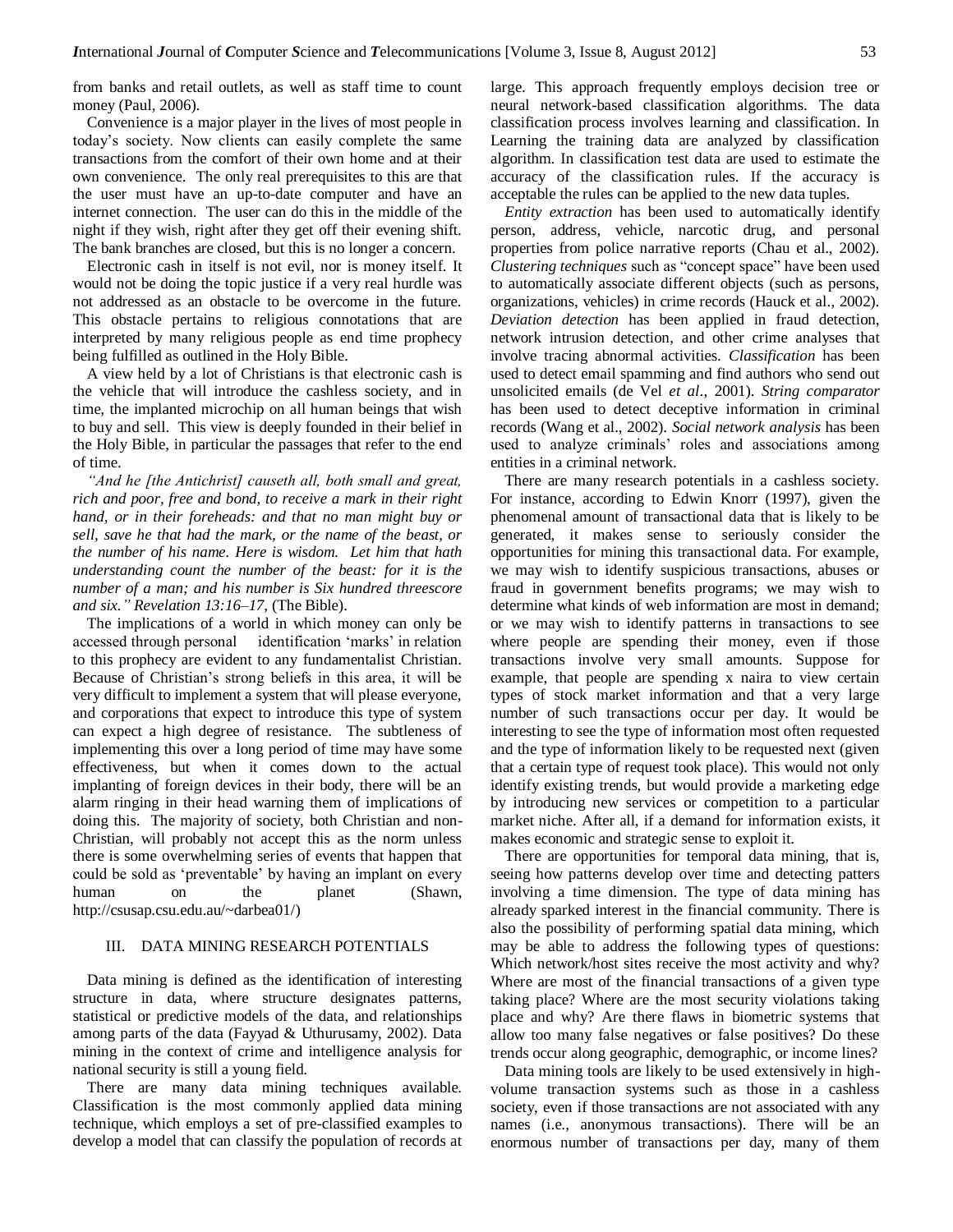being for lesser, unnoticeable amounts. Until now, it may not have made sense to record these transactions, but if financial processing is entirely electronic, then these small transactions (which account for the majority of transactions in today's society) will be particularly interesting in terms of knowledge discovery. This means that there are numerous opportunities for research in data mining field especially in this up-coming cashless age about to be introduced to us in Nigeria.

## IV. A DATA MINING MODEL FOR EXTRACTING KNOWLEDGE IN A CASHLESS ENVIRONMENT

The model presented in Fig. 5 depicts a situation in which the daily transaction data are extracted from server logs of cooperating financial institutions, aggregated and finally subjected to data mining activities. The transaction data has to be extracted via the Internet with a secure network protocol.

From the data aggregation phase, useful data for data mining will be selected, preprocessed and transformed into a suitable data mining structure. Thereafter a data mining task such as classification or prediction is performed using an appropriate algorithm, such as Artificial Neural Network (ANN). Finally, hidden knowledge, such as patterns of spending by people,



Fig. 5: A model for extracting knowledge from transaction data

from the transaction data will surface. The knowledge sodiscovered can be used by decision-makers (the government machineries) and even the financial houses for effective management and administration.

# V. CONCLUSION

Electronic cash is a system which allows individuals to purchase goods or services in today's society without the exchange of anything tangible. The term money still exists, but it is more in an electronic form than previously. This is the ultimate goal of cashless society paradigm.

This paper has identified some of the important issues which have been, or will be encountered in cashless society brought on in part by electronic cash. By and large, the paper has exposed researchers to a new frontier of research potential– Data Mining.

#### **REFERENCES**

- British Retail Consortium. BRC Yearbook (2005). The Stationery Office, London, UK, 2005. Moving towards a cashless society, [www.newdawnmagazine.com/Articles/Moving%20Towards%](http://www.newdawnmagazine.com/Articles/Moving%20Towards%20a%20Cashless%20Society.html) [20a%20Cashless%20Society.html](http://www.newdawnmagazine.com/Articles/Moving%20Towards%20a%20Cashless%20Society.html)
- Brown, B. (1997). 'Canada poised on brink of the cashless society', *The Hamilton Spectator*, 1 October.
- Cashless Society (2006). The Myth of the Cashless Society, [http://www.forbes.com/2006/02/11/cashless-society](http://www.forbes.com/2006/02/11/cashless-society-cash_cx_em_money06_0214cashless.html)[cash\\_cx\\_em\\_money06\\_0214cashless.html](http://www.forbes.com/2006/02/11/cashless-society-cash_cx_em_money06_0214cashless.html) visited in November, 2011.
- CeBIT Australia (2011). Australia Becoming a Cashless Society. [http://www.cebit.com.au/news/technology/australia-becoming](http://www.cebit.com.au/news/technology/australia-becoming-a-cashless-society)[a-cashless-society.](http://www.cebit.com.au/news/technology/australia-becoming-a-cashless-society) visited in November, 2011.
- Chau, M., Xu, J., & Chen, H. (2002). Extracting meaningful entities from police narrative reports. In: *Proceedings of the National Conference for Digital Government Research* (dg.o 2002), Los Angeles, California, USA.
- de Vel, O., Anderson, A., Corney, M., & Mohay, G. (2001). Mining E-mail Content for Author Identification Forensics. SIGMOD Record, 30(4), 55-64.
- Edwin M. Knorr (1997). On Digital Money and Card Technologies, Department of Computer Science, University of British Coloumbia, Vancouver, Canada[. www.cs.ubc.ca/spider/knorr,](http://www.cs.ubc.ca/spider/knorr)
- Fayyad, U.M., & Uthurusamy, R. (2002). Evolving data mining into solutions for insights.
- Flohr. U. (1998). The smartcard invasion. *Byte*, January 1998.
- Hauck, R.V., Atabakhsh, H., Ongvasith, P., Gupta, H., & Chen, H. (2002). Using Coplink to analyze criminal-justice data. IEEE Computer, 35(3), 30-37.
- Holy Bible, World Bible Publishers, Inc.
- Hsinchun Chen, Wingyan Chung, Yi Qin, Michael Chau, Jennifer Jie Xu, Gang Wang, Rong Zheng, and Homa Atabakhsh Crime Data Mining: An Overview and Case Studies, <http://ai.bpa.arizona.edu/>
- Ives, B. and Earl, M. (1997). Mondex International: Reengineering Money. Case study, London Business School, UK.
- John Horvath (1997) The Cashless Society Part I <http://www.heise.de/tp/artikel/6/6093/1.html> posted on *13.11.1997*
- New Dawn (*A Journal of Alternative News & Information*) No. 33 (November-December 1995). [http://www.newdawnmagazine.com/Articles/Moving%20Tow](http://www.newdawnmagazine.com/Articles/Moving%20Towards%20a%20Cashless%20Society.html) [ards%20a%20Cashless%20Society.html](http://www.newdawnmagazine.com/Articles/Moving%20Towards%20a%20Cashless%20Society.html) Downloaded in November, 2011.